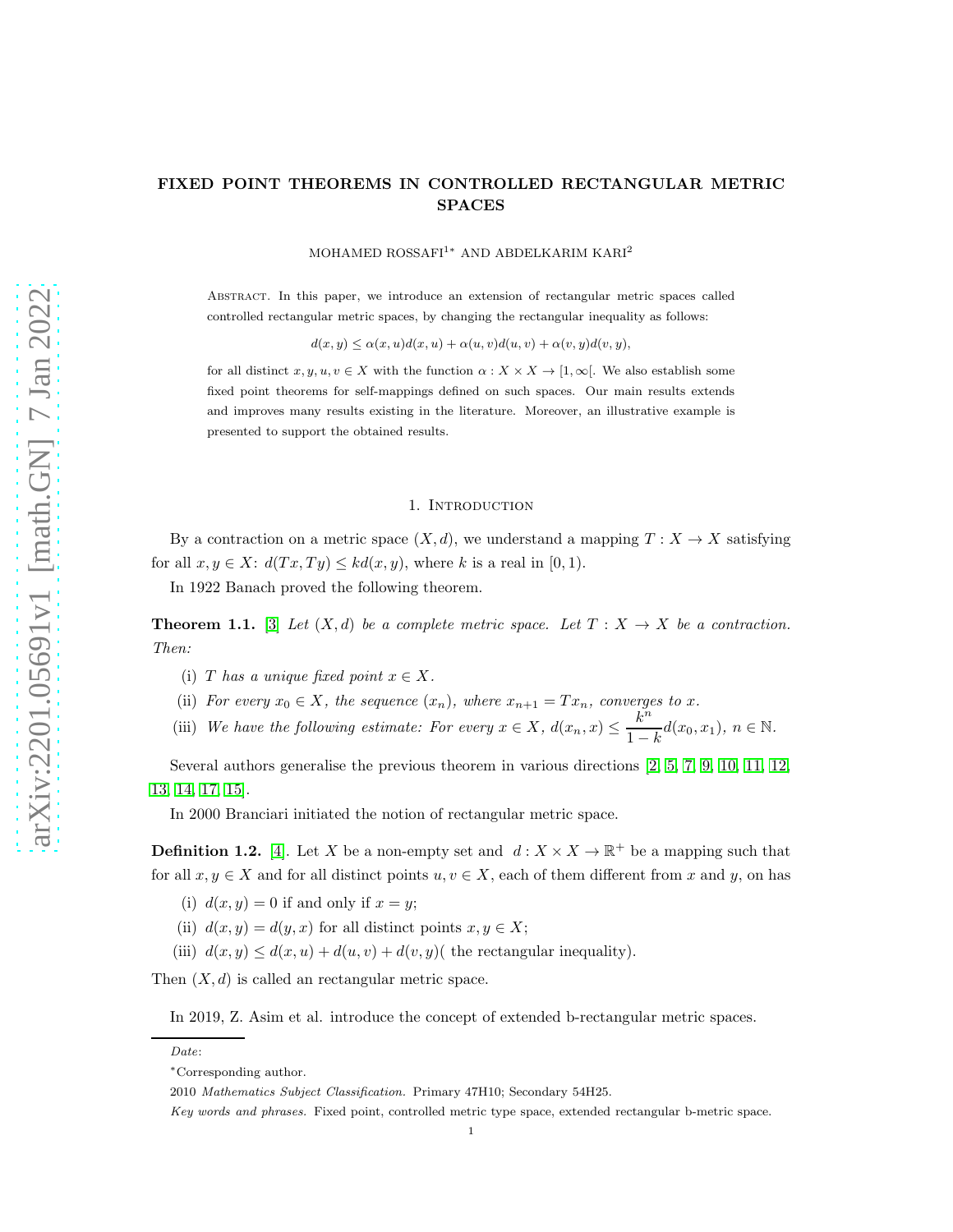**Definition 1.3.** [\[1\]](#page-15-13). Let X be a non empty set, and  $\theta : X \times X \to [1, +\infty]$ . An extended b-rectangular metric is a function  $d: X \times X \to [0, +\infty[$  such that for all  $x, y \in X$  and all distinct points  $u, v \in X$ , each of them distinct from x and y one has the following conditions:

- $(d_1) d(x, y) = 0$ , if and only  $x = y$ ;
- $(d_2) d(x, y) = d(y, x)$ ;
- (d<sub>3</sub>)  $d(x, y) \leq \theta(x, y) [d(x, u) + d(u, v) + d(v, y)].$

Then  $(X, d)$  is called a extended rectangular b-metric space.

**Example 1.4.** [\[1\]](#page-15-13) Consider  $X = \{1, 2, 3, 4, 5\}$ . Define  $\theta : X \times X \rightarrow [1, +\infty[$  by

$$
\theta(x, y) = x + y + 1 \,\forall x, y \in X.
$$

Define

$$
d: X \times X \to [0, +\infty[ \text{ by }
$$

- $d(x, x) = 0$  for all  $x, y \in X$ ;
- $d(x, y) = d(y, x)$  for all  $x, y \in X$ ;
- $d(1,3) = d(2,5) = 70, d(1,4) = 1000$  and  $d(1,5) = 1200$ ;
- $d(1,2) = d(2,3) = d(3,4) = 60, d(3,5) = d(4,5) = d(2,4) = 400.$

Clearly,  $(X, d)$  is extended rectangular b-metric space.

In the next section, we introduce controlled rectangular metric space and established some fixed point results for such mappings in complete metric spaces and generalized the results of Kannan [\[8\]](#page-15-14), Reitch [\[16\]](#page-15-15) and Fisher [\[6\]](#page-15-16).

## 2. Main result

We begin with the following definition.

**Definition 2.1.** Given a non-empty set X and  $\alpha : X \times X \to [1, +\infty[$ .

The function  $d: X \times X \rightarrow [0,+\infty[$  is called a controlled rectangular metric if

- $(d_1) d(x, y) = 0$ , if and only  $x = y$ ;
- $(d_2) d(x, y) = d(y, x)$ ;
- (d<sub>3</sub>)  $d(x, y) \leq \alpha(x, u) d(x, u) + \alpha(u, v) d(u, v) + \alpha(v, y) d(v, y)$ .

Then  $(X, d)$  is called a controlled rectangular metric space.

*Remark* 2.2. If, for all  $x, y \in X$ ,  $\alpha(x, y) = s \ge 1$ , then  $(X, d)$  is a rectangular b-metric space, which leads us to conclude that every rectangular b-metric space is a controlled rectangular metric space. Also a controlled rectangular metric space is not general an extended rectangular b-metric space.

**Example 2.3.** Consider  $X = \{1, 2, 3, 4\}$ . Define  $d : X \times X \rightarrow [0, +\infty[$  by

- $d(x, x) = 0$  for all  $x, y \in X$ ;
- $d(1,2) = \frac{1}{2}, d(1,3) = \frac{1}{9}, d(1,4) = \frac{1}{16};$
- $d(2,3) = \frac{1}{12}, d(2,4) = \frac{1}{36}, d(3,4) = \frac{1}{49}.$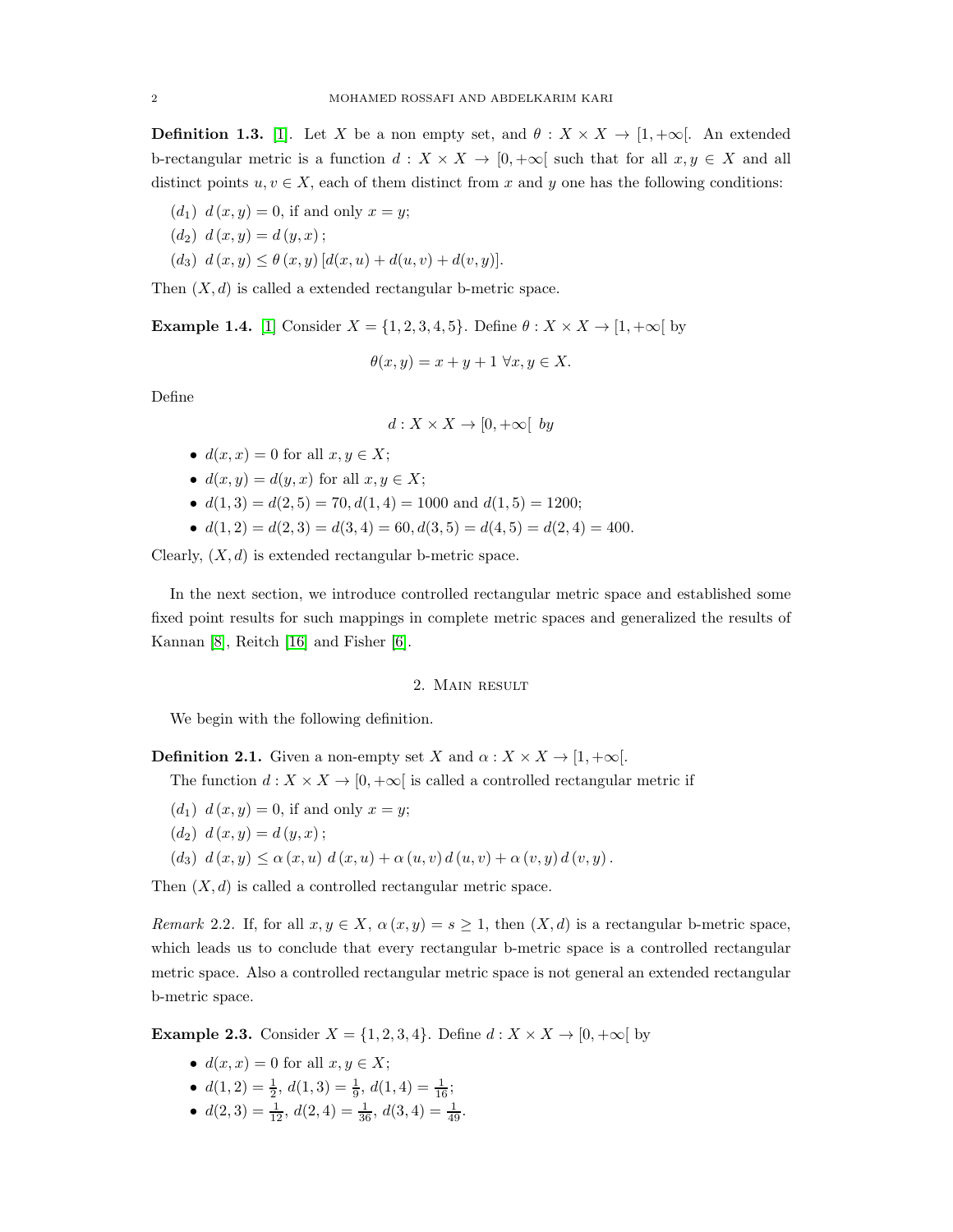Define  $\alpha: X \times X \to [1, +\infty[$  by

$$
\alpha(x, y) = \max\{x, y\}, \forall x, y \in X.
$$

Thus,  $(d_1)$  and  $(d_2)$  are clearly true. We shale prove that  $(d_3)$  hold. We have

$$
d(1,2) = \frac{1}{2} \le \alpha(1,3) d(1,3) + \alpha(3,4) d(3,4) + \alpha(4,2) d(4,2) = 0.58,
$$

and

$$
d(1,2) = \frac{1}{2} \le \alpha(1,4) d(1,4) + \alpha(4,3) d(4,3) + \alpha(3,2) d(3,2) = 0.52,
$$

Similarly, other cases can be argued. Thus, for all  $x, y \in X$  with distinct  $u, v \in X$ . We get,

$$
d(x, y) \leq \alpha(x, u) d(x, u) + \alpha(u, v) d(u, v) + \alpha(v, y) d(v, y).
$$

Hence,  $(X, d)$  is controlled rectangular metric space. Note that

$$
d(1,2) = \frac{1}{2} > 0.31 = \alpha(1,2) [d(1,3) + d(3,4) + d(4,2)],
$$

that is, d is not an extended rectangular b-metric for the  $\alpha = \theta$ .

On the other hand, in example 2.4, we replaced  $d(3, 4) = 60$  by  $d(3, 4) = 49$ , we prove that d is a extended rectangular b-metric. Note that

$$
d(1,4) = 1000 > 992 = \alpha(1,2) d(1.2) + \alpha(2,3) d(2.3) + \alpha(3,4) d(3.4).
$$

That is, d is not a controlled rectangular metric for the  $\theta = \alpha$ .

We define Cauchy and convergent sequences in controlled rectangular metric space as follows:

**Definition 2.4.** Let  $(X, d)$  be a controlled rectangular metric space.  $\{x_n\}$  be a sequence in X and  $x \in X$ . The sequence  $\{x_n\}$  converges to x if and only if  $\lim_{n \to +\infty} d(x_n, x) = 0$ .

**Definition 2.5.** Let  $(X, d)$  be a controlled rectangular metric space and  $\{x_n\}$  be a sequence in  $X$ . We say that

- (i)  $\{x_n\}$  is a Cauchy if and only if for every  $\varepsilon > 0$  there exists a positive integer  $N = N(\varepsilon)$ such that  $d(x_n, x_m) < \varepsilon$ , for all  $n, m \geq N$ .
- (ii)  $(X, d)$  is complete if and only if each Cauchy sequence in X is convergent.

**Lemma 2.6.** *Let*  $(X, d)$  *be a controlled rectangular metric space and*  $\{x_n\}$  *a Cauchy sequence in X. If*  $\{x_n\}$  *converges to*  $x \in X$  *and converges to*  $y \in X$ *, we assume that* 

 $\lim_{n\to+\infty} \alpha(x_n, x)$ ,  $\lim_{n\to+\infty} \alpha(x, x_n)$  and  $\lim_{n,m\to+\infty} \alpha(x_n, x_m)$  exist and are finite  $\forall n, m \in \mathbb{N}$ ,  $n \neq m$ . *then*  $x = y$ .

*Proof.* If  $\{x_n\}$  a Cauchy sequence in X has two limit point  $x, y \in X$ , such that

$$
\lim_{n \to +\infty} d(x_n, x) = 0 \text{ and } \lim_{n \to +\infty} d(x_n, y) = 0.
$$

Since,  $\{x_n\}$  is Cauchy, then so from  $(d_3)$  we have

 $d(x,y) \leq \alpha(x,x_n) d(x,x_n) + \alpha(x_n,x_{n+1}) d(x_n,x_{n+1}) + \alpha(x_{n+1},y) d(x_{n+1},y).$ 

By letting  $n \to \infty$  in above inequality, we obtain  $d(x, y) \leq 0$ , which implies that  $d(x, y) = 0$ . Therefore,  $x = y$ .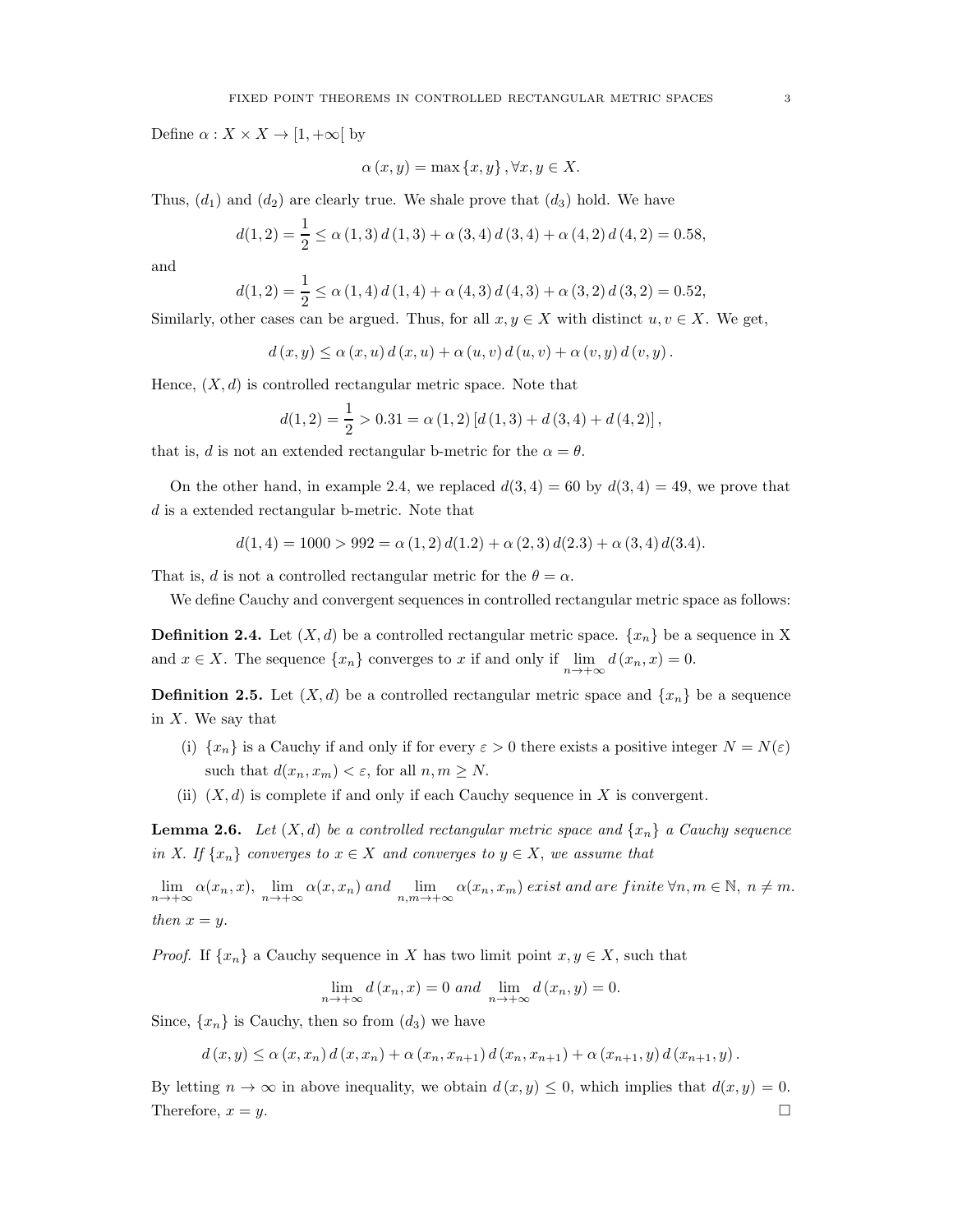Theorem 2.7. *Let* (X, d) *be a controlled rectangular metric space, and* T *a self mapping on X. If there exists*  $k \in [0,1]$  *such that* 

$$
d(Ty, Tx) > 0 \Rightarrow (Ty, Tx) \leq kd(x, y)
$$
\n(2.1)

*For*  $x_0 \in X$ *, take*  $x_n = T^n x_0$ *. Suppose that* 

$$
\lim_{i \to \infty} \sup_{m \ge 1} \alpha \left( x_{i+1}, x_m \right) \frac{\alpha \left( x_{i+1}, x_{i+2} \right) + \alpha \left( x_{i+2}, x_{i+3} \right)}{\alpha \left( x_i, x_{i+1} \right) + \alpha \left( x_{i+1}, x_{i+2} \right)} < \frac{1}{k^2}.\tag{2.2}
$$

*We assume that, for*  $x \in X$ *, we have* 

$$
\lim_{n \to +\infty} \alpha(x_n, x), \lim_{n \to +\infty} \alpha(x, x_n) \text{ and } \lim_{n,m \to +\infty} \alpha(x_n, x_m) \text{ exist and are finite } \forall n, m \in \mathbb{N}, n \neq m.
$$
\n(2.3)

*Then T has a unique fixed point in X.*

*Proof.* We choose any  $x_0$  be arbitrary, define the iterative sequence  $\{x_n\}$  by

$$
x_1 = Tx_0, \ x_2 = Tx_1..., x_n = T^n x_0.
$$

step 1. We shall prove that

$$
\lim_{n \to \infty} d(x_n, x_{n+1}) = 0.
$$

Now, by the hypothesis of theorem, we have

$$
d(x_n, x_{n+1}) = d(Tx_{n-1}, Tx_n)
$$
  
\n
$$
\leq kd(x_{n-1}, x_n)
$$
  
\n
$$
\leq k^2 d(x_{n-2}, x_{n-1})
$$
  
\n
$$
\leq \dots
$$
  
\n
$$
\leq k^n d(x_0, x_1)
$$

Taking the limit of the above inequality as  $n \to \infty$ , we deduce that

$$
\lim_{n \to \infty} d(x_n, x_{n+1}) = 0. \tag{2.4}
$$

step 2. We shall prove that

$$
\lim_{n \to \infty} d(x_n, x_{n+2}) = 0.
$$

We assume that  $x_n \neq x_m$  for every  $n, m \in \mathbb{N}$ . Indeed, suppose that  $x_n = x_m$  for some  $n = m+k$ with  $k > 0$ , so we have  $Tx_n = Tx_m$ . And

$$
d(x_m, x_{m+1}) = d(x_n, x_{n+1}) = d(Tx_{n-1}, Tx_n) \leq kd(x_{n-1}, x_n).
$$

Since  $k \in [0,1]$ . Therefore,

$$
d(x_m, x_{m+1}) = d(x_n, x_{n+1}) < d(x_{n-1}, x_n).
$$

Continuing this process, we have

$$
d(x_m, x_{m+1}) < d(x_m, x_{m+1}).
$$

which is a contradiction. Therefore,

$$
d(x_m, x_n) > 0 \ for \ every \ n, m \in \mathbb{N}, n \neq m
$$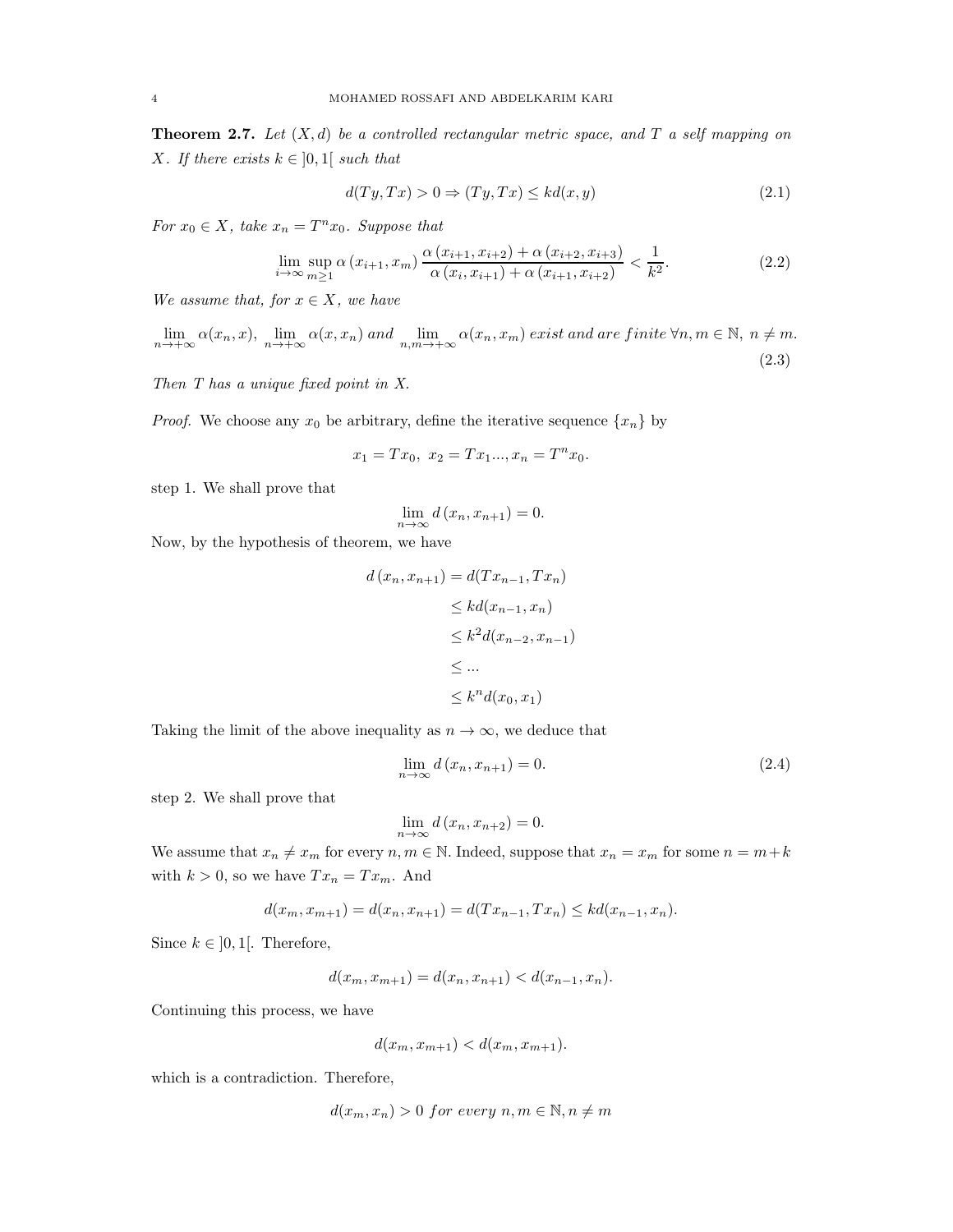Now, substituting  $x = x_{n-1}$  and  $y = x_{n+1}$  in the (2.1), we obtain

$$
d(x_n, x_{n+2}) = d(Tx_{n-1}, Tx_{n+1})
$$
  
\n
$$
\leq kd(x_{n-1}, x_{n+1})
$$
  
\n
$$
\leq k^2 d(x_{n-2}, x_n)
$$
  
\n
$$
\leq \dots
$$
  
\n
$$
\leq k^n d(x_0, x_2)
$$

If we take the limit of the above inequality as  $n \to \infty$  we deduce that

$$
\lim_{n \to \infty} d(x_n, x_{n+2}) = 0. \tag{2.5}
$$

step 3. We shall prove that,  $x_n$  is a Cauchy sequence in  $(X, d)$  i.e,

$$
\lim_{n,m \to \infty} d(x_n, x_m) = 0 \quad \forall n, m \in \mathbb{N}.
$$

Denote by  $d_i = d(x_i, x_{i+1})$  for all  $i \in \mathbb{N}$ . We distinguish two cases.

Case 1: Assume that  $m = n + 2l + 1$  with  $l \ge 1$ . By property (3) of the controlled rectangular metric spaces, we have

$$
d(x_n, x_m) = d(x_n, x_{n+1})d(x_n, x_{n+1}) + \alpha(x_{n+1}, x_{n+2})d(x_{n+1}, x_{n+2}) + \alpha(x_{n+2}, x_{n+2l+1})d(x_{n+2}, x_{n+2l+1})
$$
  
\n
$$
\leq \alpha(x_n, x_{n+1})d(x_n, x_{n+1}) + \alpha(x_{n+1}, x_{n+2})d(x_{n+1}, x_{n+2}) + \alpha(x_{n+2}, x_{n+2l+1})\alpha(x_{n+2}, x_{n+3})d(x_{n+2}, x_{n+3})
$$
  
\n
$$
+ \alpha(x_{n+2}, x_{n+2l+1})\alpha(x_{n+3}, x_{n+4})d(x_{n+3}, x_{n+4}) + \alpha(x_{n+2}, x_{n+2l+1})\alpha(x_{n+4}, x_{n+2k+1})d(x_{n+4}, x_{n+2l+1})
$$
  
\n
$$
\leq \alpha(x_n, x_{n+1})d(x_n, x_{n+1}) + \alpha(x_{n+1}, x_{n+2})d(x_{n+1}, x_{n+2}) + \alpha(x_{n+2}, x_{n+2l+1})\alpha(x_{n+2}, x_{n+3})d(x_{n+2}, x_{n+3})
$$
  
\n
$$
+ \alpha(x_{n+2}, x_{n+2l+1})\alpha(x_{n+3}, x_{n+4})d(x_{n+3}, x_{n+4})
$$
  
\n
$$
+ \alpha(x_{n+2}, x_{n+2l+1})\alpha(x_{n+4}, x_{n+2l+1})\alpha(x_{n+4}, x_{n+5})d(x_{n+4}, x_{n+5})
$$
  
\n
$$
+ \alpha(x_{n+2}, x_{n+2l+1})\alpha(x_{n+4}, x_{n+2l+1})\alpha(x_{n+5}, x_{n+6})d(x_{n+5}, x_{n+6})
$$
  
\n
$$
+ \alpha(x_{n+2}, x_{n+2l+1})\alpha(x_{n+4}, x_{n+2l+1})\alpha(x_{n+5}, x_{n+2l+1})d(x_{n+6}, x_{n+2l+1})
$$
  
\n
$$
\leq \alpha(x_n, x_{n+1})d(x_n, x_{n+1}) + \alpha(x_{n+1}, x_{n+2l+1})\alpha(x_{n+5
$$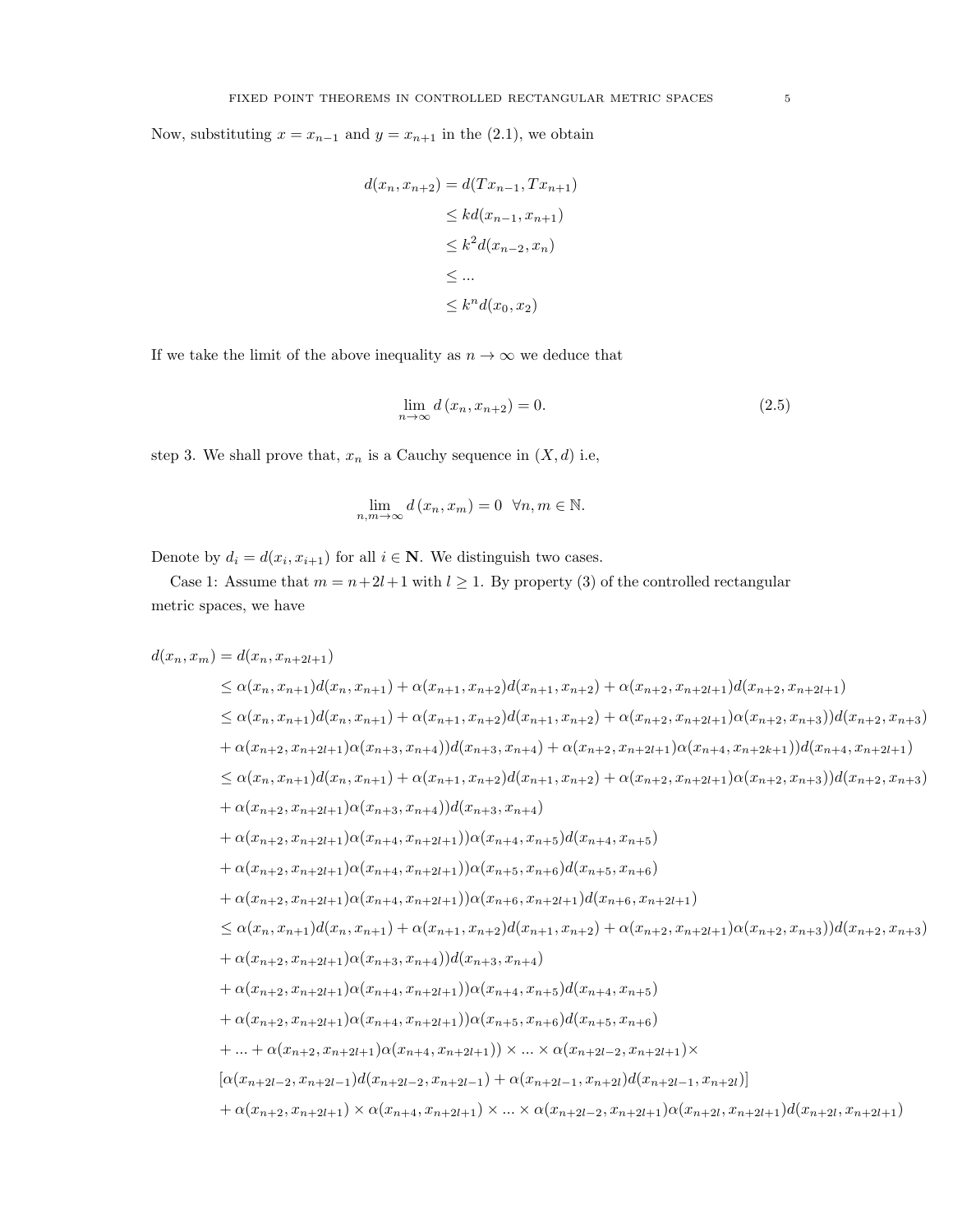## Therefore,

$$
\begin{split} &d(x_n,x_m)\\ &\leq \alpha(x_n,x_{n+1})d_n+\alpha(x_{n+1},x_{n+2})d_{n+1}+\alpha(x_{n+2},x_{n+2l+1})\alpha(x_{n+2},x_{n+3}))d_{n+2}\\ &+\alpha(x_{n+2},x_{n+2l+1})\alpha(x_{n+3},x_{n+4}))d_{n+3}+\alpha(x_{n+2},x_{n+2l+1})\alpha(x_{n+4},x_{n+2l+1})\alpha(x_{n+4},x_{n+5})d_{n+4}\\ &+\alpha(x_{n+2},x_{n+2l+1})\alpha(x_{n+4},x_{n+2l+1}))\alpha(x_{n+5},x_{n+6})d_{n+5}\\ &+\dots\\ &+\alpha(x_{n+2},x_{n+2l+1})\times\ldots\times\alpha(x_{n+2l-2},x_{n+2l+1})[\alpha(x_{n+2l-2},x_{n+2l+1})]d_{n+2l-2}+\alpha(x_{n+2l-1},x_{n+2l})]d_{n+2l-1}]\\ &+\alpha(x_{n+2},x_{n+2l+1})\alpha(x_{n+4},x_{n+2l+1})\times\ldots\times\alpha(x_{n+2k-2},x_{n+2l+1})[\alpha(x_{n+2l},x_{n+2l+1})]d_{n+2l}]\\ &\leq \alpha(x_n,x_{n+1})d(x_0,x_1)k^n+\alpha(x_{n+1},x_{n+2})d(x_0,x_1)k^{n+1}\\ &+\alpha(x_{n+2},x_{n+2l+1})\left[\alpha(x_{n+2},x_{n+3})k^{n+2}+\alpha(x_{n+3},x_{n+4})\right)k^{n+3}\right]d(x_0,x_1)\\ &+\dots\\ &+\alpha(x_{n+2},x_{n+2l+1})\times\ldots\times\alpha(x_{n+2l-2},x_{n+2l+1})\times\\ &\left[\alpha(x_{n+2l-2},x_{n+2l+1})\alpha(x_{n+4},x_{n+2l+1})\times\ldots\times\alpha(x_{n+2l-2},x_{n+2l+1})\alpha(x_{n+2l},x_{n+2l+1})\right)k^{n+2l}d(x_0,x_1)\\ &+\alpha(x_{n+2},x_{n+2l+1})\alpha(x_{n+4},x_{n+2l+1})\times\ldots\times\alpha(x_{n+
$$

Above, we make use of that  $\alpha(x, y) \geq 1$ .

Let 
$$
S_p = \sum_{i=0}^{i=p} \prod_{j=0}^{j=i} \alpha(x_j, x_{n+2l+1}) \left[ \alpha(x_i, x_{i+1})k^i + \alpha(x_{i+1}, x_{i+1})k^{i+1} \right] d(x_0, x_1).
$$

Hence, we have

$$
d(x_n, x_m) \le d(x_0, x_1) \left[ \alpha(x_n, x_{n+1})k^n + \alpha(x_{n+1}, x_{n+2})k^{n+1} + S_{n+m-1} - S_{n+1} \right].
$$

Now, let the term  $a_i = \prod_{j=0}^{j=i} \alpha(x_j, x_m) \left[ \alpha(x_i, x_{i+1})k^i + \alpha(x_{i+1}, x_{i+2})k^{i+1} \right]$ . On the other hand

$$
\sup_{m\geq 1} \lim_{i\to\infty} \frac{a_{i+1}}{a_i} = \sup_{m\geq 1} \lim_{i\to\infty} \alpha(x_{i+1}, x_m) \frac{\alpha(x_{i+1}, x_{i+2}) k + \alpha(x_{i+2}, x_{i+3}) k^2}{\alpha(x_i, x_{i+1}) + \alpha(x_{i+1}, x_{i+2}) k}
$$
  

$$
\leq \sup_{m\geq 1} \lim_{i\to\infty} \alpha(x_{i+1}, x_m) \frac{\alpha(x_{i+1}, x_{i+2}) + \alpha(x_{i+2}, x_{i+3})}{\alpha(x_i, x_{i+1}) + \alpha(x_{i+1}, x_{i+2})} < \frac{1}{k^2}.
$$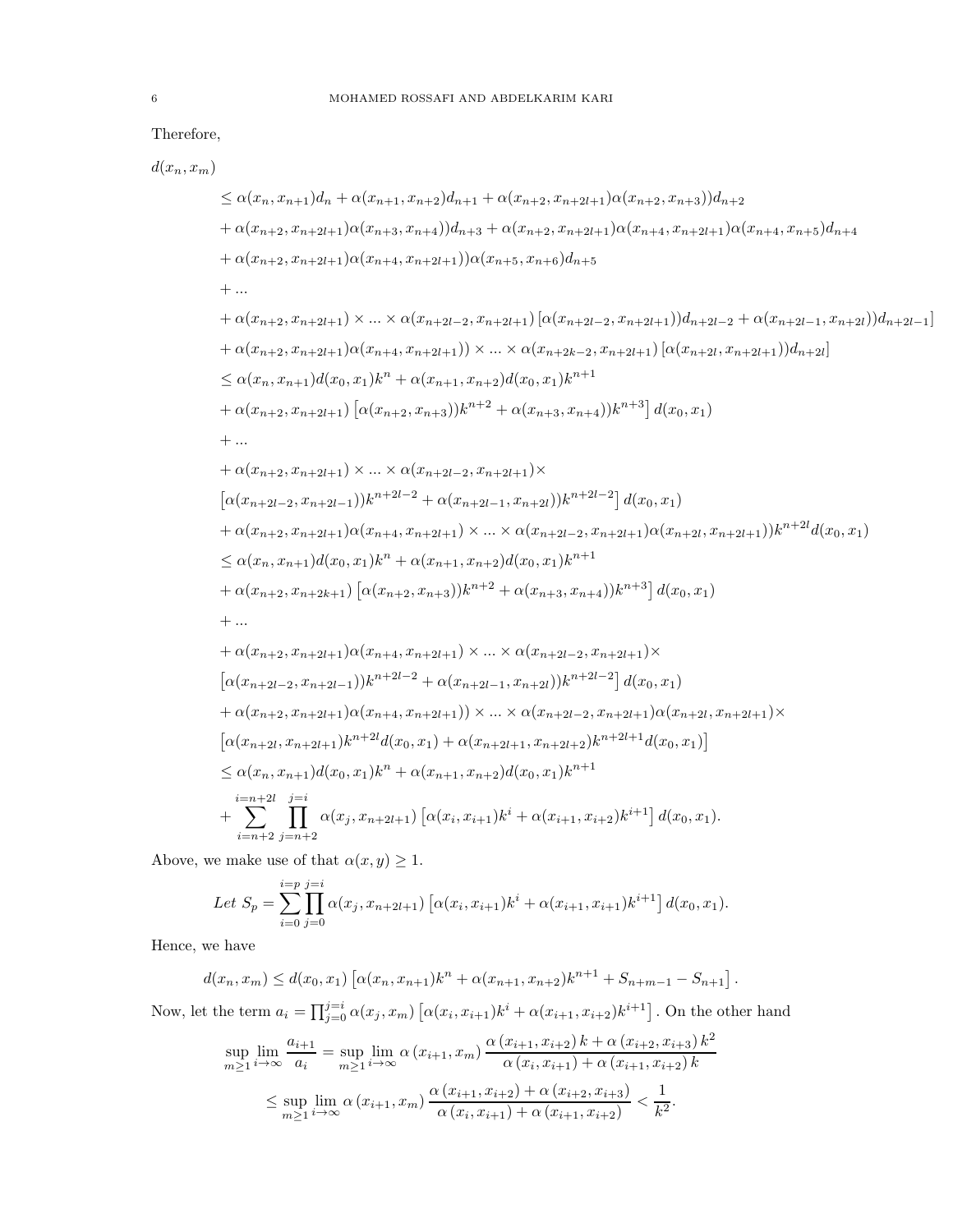Thus the series  $\sum_{i=n+2}^{i=\infty} \prod_{j=n+2}^{j=i} \alpha(x_j, x_{n+2l+1}) \left[ \alpha(x_i, x_{i+1})k^i + \alpha(x_{2i+1}, x_{i+1})k^{i+1} \right] d(x_0, x_1)$  is converges. On the other hand

$$
\lim_{n \to \infty} \alpha(x_n, x_{n+1}) d(x_0, x_1) k^n = \lim_{n \to \infty} \alpha(x_{n+1}, x_{n+2}) d(x_0, x_1) k^{n+1} = 0.
$$

We conclude that

$$
\lim_{n,m \to \infty} d(x_n, x_m) = 0.
$$

Case 2:  $m = n + 2l$  with Similarly to case 1 we have

$$
d(x_{n}, x_{n+2}) \leq \alpha(x_{n}, x_{n+2}) + \alpha(x_{n+2}, x_{n+3}) + \alpha(x_{n+2}, x_{n+3}) + \alpha(x_{n+3}, x_{n+2k}) + d(x_{n+3}, x_{n+2k})
$$
  
\n
$$
\leq \alpha(x_{n}, x_{n+2})d(x_{n}, x_{n+2}) + \alpha(x_{n+2}, x_{n+3})d(x_{n+2}, x_{n+3}) +
$$
  
\n
$$
\alpha(x_{n+3}, x_{n+21}) [\alpha(x_{n+3}, x_{n+4}))d(x_{n+3}, x_{n+4}) + \alpha(x_{n+4}, x_{n+5})]d(x_{n+4}, x_{n+5}) + \alpha(x_{n+5}, x_{n+2l})]d(x_{n+5}, x_{n+2l})]
$$
  
\n
$$
\leq \alpha(x_{n}, x_{n+2})d(x_{n}, x_{n+2}) + \alpha(x_{n+2}, x_{n+3})d(x_{n+4}, x_{n+5}) + \alpha(x_{n+5}, x_{n+2l})d(x_{n+5}, x_{n+2l})
$$
  
\n
$$
+ \alpha(x_{n+3}, x_{n+2l})\alpha(x_{n+3}, x_{n+4}) + \alpha(x_{n+3}, x_{n+2l})\alpha(x_{n+4}, x_{n+5})d(x_{n+4}, x_{n+5})
$$
  
\n
$$
+ \alpha(x_{n+3}, x_{n+2l})\alpha(x_{n+5}, x_{n+2l})d(x_{n+5}, x_{n+2l})
$$
  
\n
$$
\leq \alpha(x_{n}, x_{n+2})d(x_{n}, x_{n+2}) + \alpha(x_{n+2}, x_{n+3})d(x_{n+2}, x_{n+3}) +
$$
  
\n
$$
\alpha(x_{n+3}, x_{n+2l})\alpha(x_{n+5}, x_{n+2l})\alpha(x_{n+5}, x_{n+4l})
$$
  
\n
$$
+ \alpha(x_{n+3}, x_{n+2l})\alpha(x_{n+5}, x_{n+2l})\alpha(x_{n+5}, x_{n+4l})
$$
  
\n
$$
+ \alpha(x_{n+3}, x_{n+2l})\alpha(x_{n+5}, x_{n+2l})\alpha(x_{n+5}, x_{n+4l})
$$
  
\n
$$
+ \alpha(x_{n
$$

Thus, we conclude

$$
d(x_n, x_m) \leq \alpha(x_n, x_{n+2})k^n d(x_0, x_2) + \alpha(x_{n+2}, x_{n+3})k^{n+2} d(x_0, x_1) +
$$
  
+ 
$$
\sum_{i=n+3}^{i=n+2l-1} \prod_{j=n+3}^{j=i} \alpha(x_j, x_{n+2l}) [\alpha(x_i, x_{n+2l})k^i + \alpha(x_{i+1}, x_{i+2})k^{i+2}] d(x_0, x_1)
$$

Above, we make use of that  $\alpha(x, y) \geq 1$ .

Let 
$$
S_q = \sum_{i=0}^{i=q} \prod_{j=0}^{j=i} \alpha(x_j, x_{n+2l}) \left[ \alpha(x_i, x_{i+1})k^i + \alpha(x_{i+1}, x_{i+2})k^{i+1} \right] d(x_0, x_1).
$$

Hence, we have

$$
d(x_n, x_m) \le d(x_0, x_2) \alpha(x_n, x_{n+2}) k^n + d(x_0, x_1) \left[ \alpha(x_{n+2}, x_{n+3}) k^{n+2} + S_{m-1} - S_{n-2} \right]
$$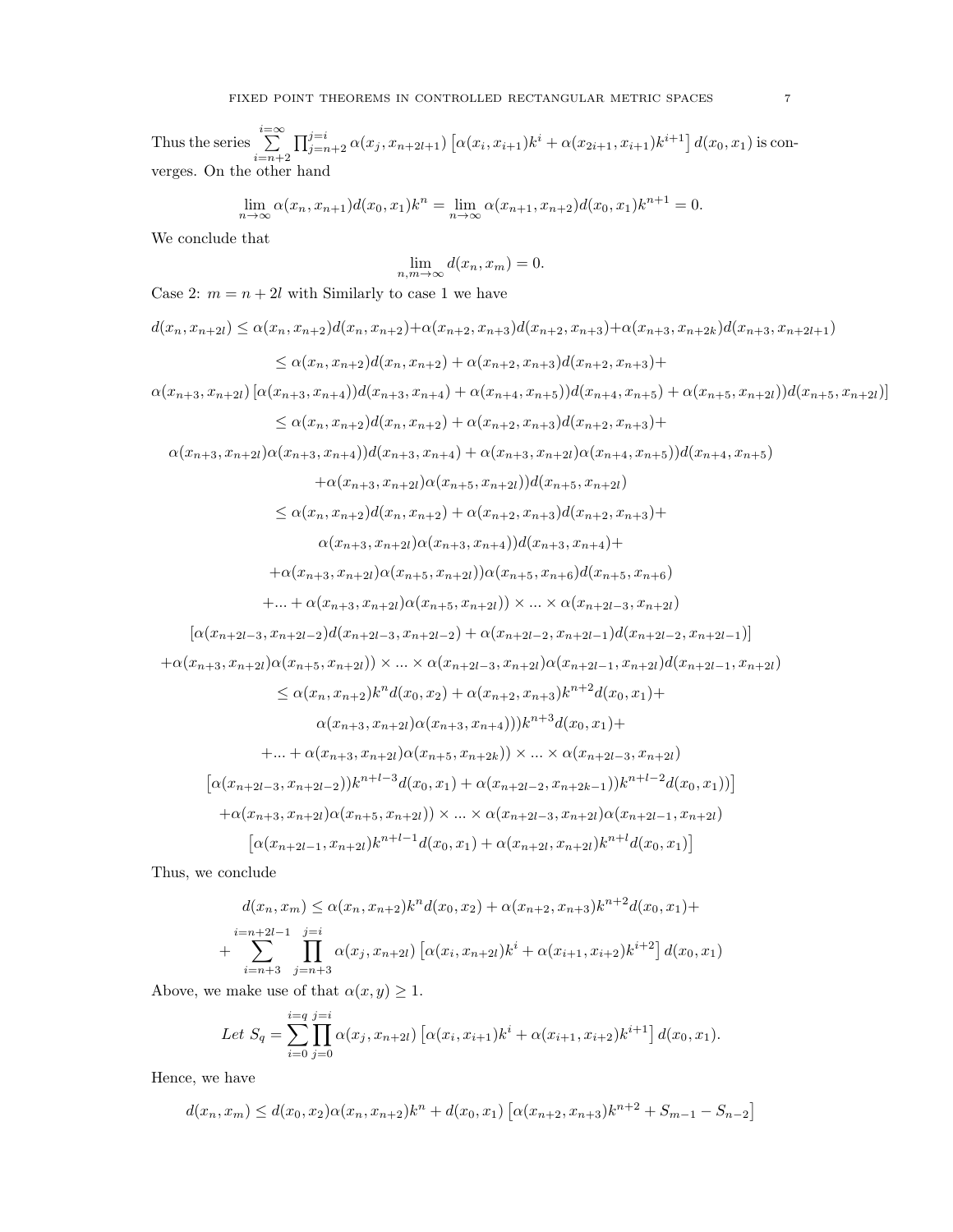On the other hand

$$
\sup_{m\geq 1} \lim_{i\to\infty} \frac{a_{i+1}}{a_i} = \sup_{m\geq 1} \lim_{i\to\infty} \alpha(x_{i+1}, x_m) \frac{\alpha(x_{i+1}, x_{i+2}) k + \alpha(x_{i+2}, x_{i+3}) k^2}{\alpha(x_i, x_{i+1}) + \alpha(x_{i+1}, x_{i+2}) k}
$$
  

$$
\leq \sup_{m\geq 1} \lim_{i\to\infty} \alpha(x_{i+1}, x_m) \frac{\alpha(x_{i+1}, x_{i+2}) + \alpha(x_{i+2}, x_{i+3})}{\alpha(x_i, x_{i+1}) + \alpha(x_{i+1}, x_{i+2})} < \frac{1}{k^2}
$$

By using the Ratio Test, it is not difficult to that the series

$$
\sum_{i=0}^{i=\infty} \prod_{j=0}^{j=i} \alpha(x_j, x_{n+2l+1}) \left[ \alpha(x_i, x_{i+1})k^i + \alpha(x_{i+1}, x_{i+1})k^{i+1} \right] d(x_0, x_1)
$$

converges. Hence  $d(x_n, x_m)$  is converges as  $n, m$  go toward  $\infty$ . Thus, by case1 and case 2, we have

$$
\lim_{n,m \to \infty} d(x_n, x_m) = 0. \tag{2.6}
$$

We conclude that the sequence  $x_n$  is a Cauchy sequence in the complete controlled rectangular metric space  $(X, d)$ , so  $x_n$  converges to some  $z \in X$ .

We shall show that  $z$  is a fixed point of  $T$ .

No, we show that  $d(Tz, z) = 0$ . Arguing by contradiction, we assume that  $d(Tz, z) > 0$ . From the controlled rectangular inequality we get,

$$
d(z,Tz) \leq \alpha(z,x_n)d(z,x_n) + \alpha(x_n,Tx_n)d(x_n,Tx_n) + \alpha(Tx_n,Tz)d(Tx_n,Tz).
$$
 (2.7)

From assumption of the hypothesis, we have

$$
d(z,Tz) \leq \alpha(z,x_n)d(z,x_n) + \alpha(x_n,Tx_n)d(x_n,Tx_n) + k\alpha(Tx_n,Tz)d(x_n,z).
$$
 (2.8)

Therefore,

$$
d(z,Tz) \le d(z,x_n) \left[ \alpha(z,x_n) + k\alpha(Tx_n,Tz) \right] + \alpha(x_n,Tx_n) d(x_n,Tx_n). \tag{2.9}
$$

By letting  $n \to \infty$  above inequality and using (3.3), we deduce that  $d(z, Tz) = 0$  and that is  $Tz = 0$ . Thus T has a fixed point  $z \in X$ .

Uniqueness: assume there exist two fixed points of T say z and u such that  $z \neq u$ . By the contractive property of  $T$  we have

$$
d(z, u) = d(Tz, Tu) \leq kd(z, u).
$$

Which is a contradiction. Thus, T has a unique fixed point.

Theorem 2.8. *Let* (X, d) *be a complete controlled rectangular metric space, and* T *a self mapping on* X *satisfying the following condition: for all*  $x, y \in X$  *there exists*  $0 < k < \frac{1}{2}$  *such that*

$$
d(Tx, Ty) \le k \left[ d(x, Tx) + d(y, Ty) \right]. \tag{2.10}
$$

Let  $x_0 \in X$ , take  $x_n = T^n x_0$  *Also, if* 

$$
\sup_{m\geq 1} \lim_{i\to\infty} \alpha(x_{i+1}, x_m) \frac{\alpha(x_{i+1}, x_{i+2}) + \alpha(x_{i+2}, x_{i+3})}{\alpha(x_i, x_{i+1}) + \alpha(x_{i+1}, x_{i+2})} < \frac{1}{k^2}.\tag{2.11}
$$

$$
\sqcup
$$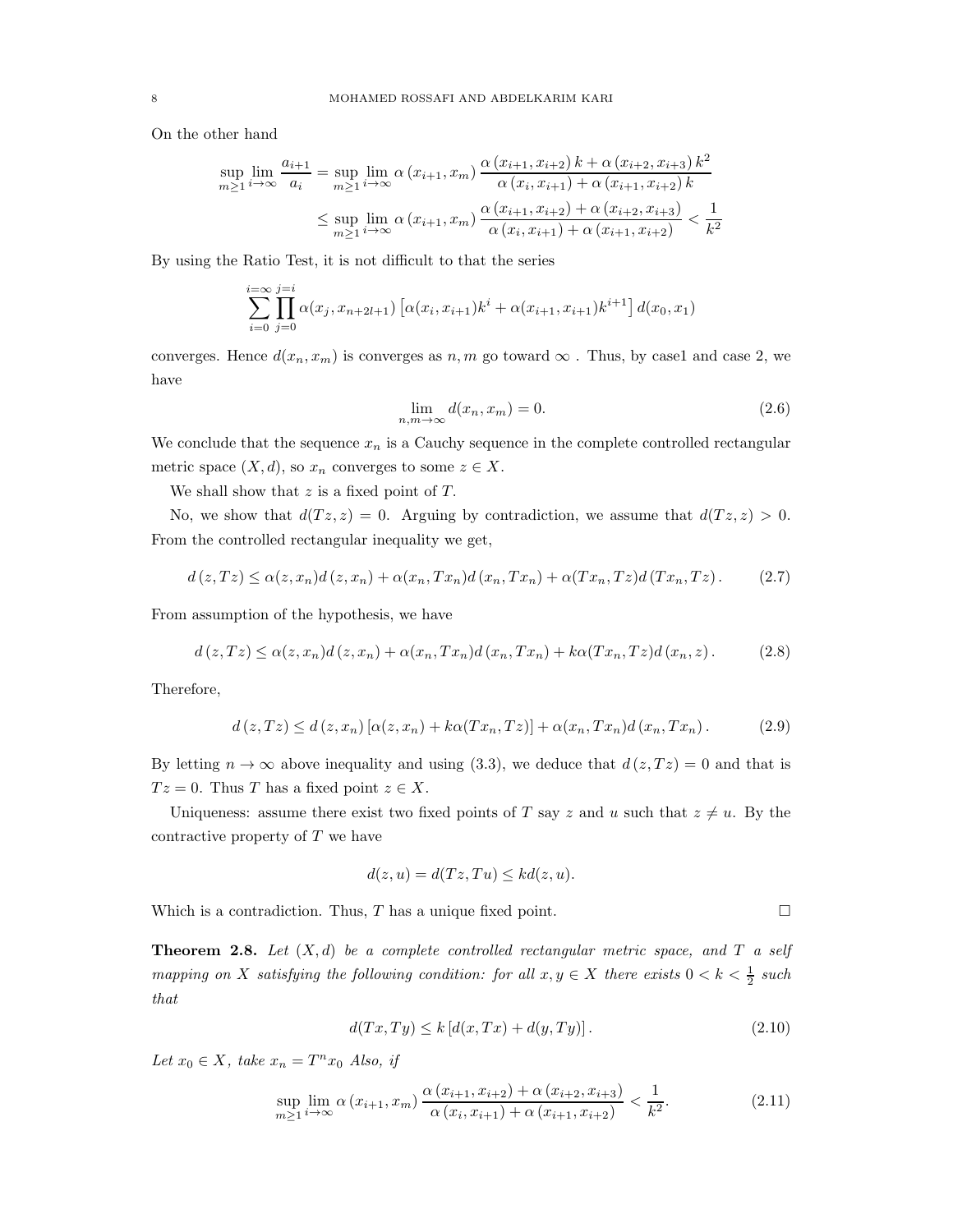We assume that  $\lim_{n\to+\infty} \alpha(x_n, x)$ ,  $\lim_{n\to+\infty} \alpha(x, x_n)$  and  $\lim_{n,m\to+\infty} \alpha(x_n, x_m)$ , exist and are finite *for all*  $n, m \in \mathbb{N}, n \neq m$  *Such that* 

$$
\lim_{n \to +\infty} \alpha(Tx_n, Tx) < \frac{1}{k}.\tag{2.12}
$$

*Then* T *has a unique fixed point in X.*

*Proof.* Let  $x_0 \in X$  and define the sequence  $x_n$  as follows  $x_1 = Tx_0$ ,  $x_2 = Tx_1, ..., x_n =$  $Tx_{n-1} = T^n x_0, \dots$  Now we prove that

$$
\lim_{n \to \infty} d(x_n, x_{n+1}) = 0
$$

and

$$
\lim_{n \to \infty} d(x_n, x_{n+2}) = 0.
$$

Using the contractive property with  $x = x_{n-1}$  and  $y = x_n$ , we obtain

$$
d(x_n, x_{n+1}) = d(Tx_{n-1}, Tx_n) \le k [d(x_{n-1}, x_n) + d(x_n, x_{n+1})]
$$
  

$$
\Rightarrow d(x_n, x_{n+1}) \le \frac{k}{1-k} d(x_{n-1}, x_n).
$$

Since  $0 < k < \frac{1}{2}$ , one can easily deduce that  $0 < \frac{k}{1-k} < 1$ . So, let  $\beta = \frac{k}{1-k}$  hence,

$$
d(x_n, x_{n+1}) \leq \beta d(x_{n-1}, x_n)
$$
  
\n
$$
\leq \beta^2 d(x_{n-2}, x_{n-1})
$$
  
\n
$$
\leq ...
$$
  
\n
$$
\leq \beta^n d(x_0, x_1).
$$

Therefore,

$$
\lim_{n \to \infty} d(x_n, x_{n+1}) = 0. \tag{2.13}
$$

Appliyin (2.10) with  $x = x_{n-1}$  and  $y = x_{n+1}$ , we obtain

$$
d(x_n, x_{n+2}) = d(Tx_{n-1}, Tx_{n+1}) \le k [d(x_{n-1}, x_n) + d(x_{n+1}, x_{n+2})].
$$

Thus, by using the fact that  $d(x_n, x_{n+1}) \to 0$  as  $n \to \infty$ , we deduce that

$$
\lim_{n \to \infty} d(x_n, x_{n+2}) = 0. \tag{2.14}
$$

Now, similarly to prove of Theorem (2.7), we deduce that the sequence  $\{x_n\}$  is a Cauchy sequence in X. Since  $(X, d)$  is a complete controlled rectangular metric space, we conclude that  $x_n$  converges to some z in X.

We shall show that  $z$  is a fixed point of  $T$ .

No, we show that  $d(Tz, z) = 0$ . From the controlled rectangular inequality we get,

$$
d(z,Tz) \leq \alpha(z,x_n)d(z,x_n) + \alpha(x_n,Tx_n)d(x_n,Tx_n) + \alpha(Tx_n,Tz)d(Tx_n,Tz).
$$
 (2.15)

From assumption of the hypothesis, we have

$$
d(z,Tz) \leq \alpha(z,x_n)d(z,x_n) + \alpha(x_n,Tx_n)d(x_n,Tx_n) + k\alpha(Tx_n,Tz)[d(x_n,Tx_n) + d(z,Tz)].
$$
\n(2.16)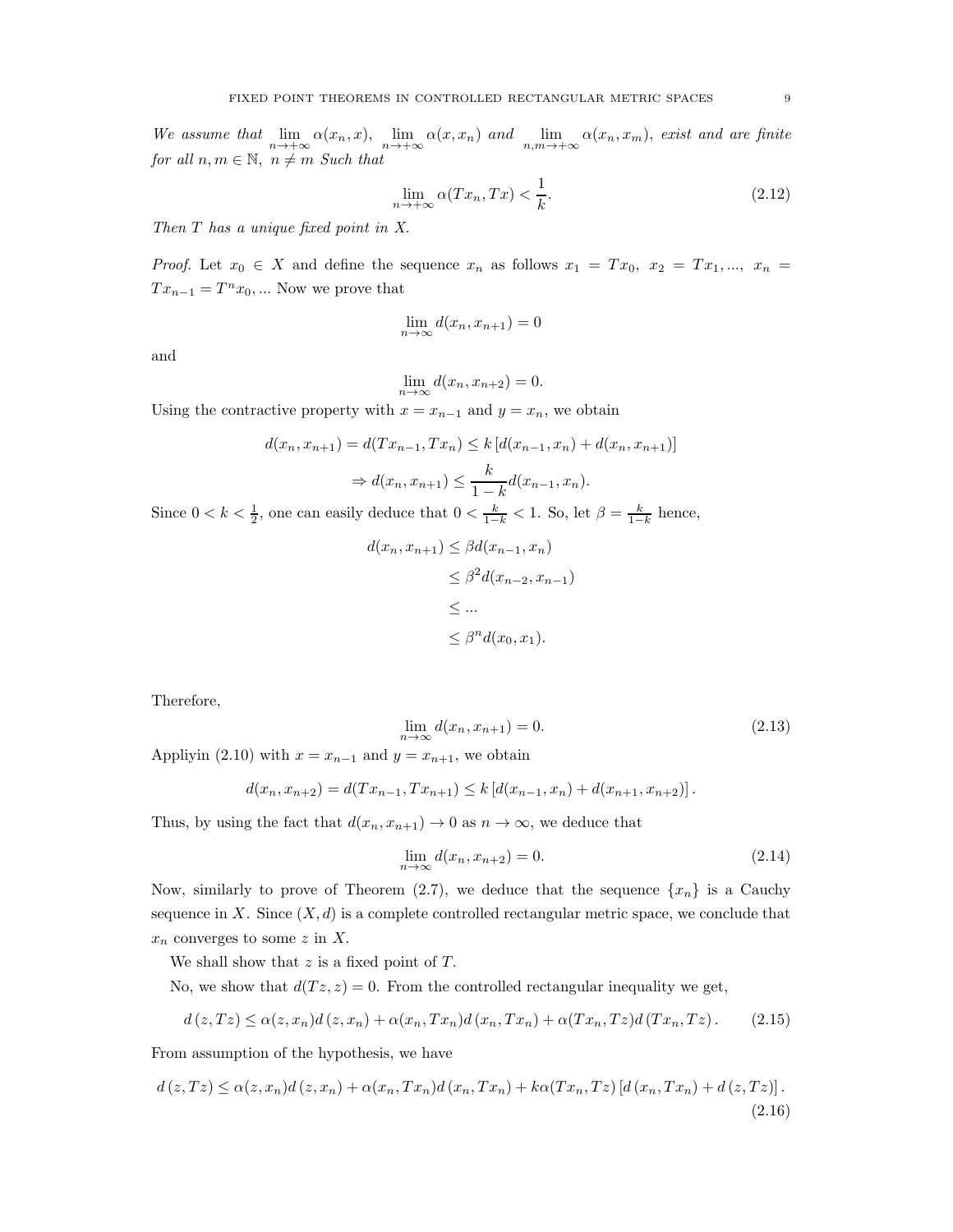Therefore,

$$
d(z,Tz) \leq \frac{1}{1 - k\alpha(Tx_n,Tz)} \left[ \alpha(z,x_n) d(z,x_n) + \alpha(x_n,Tx_n) d(x_n,Tx_n) + \alpha(Tx_n,Tz) d(x_n,Tx_n) \right].
$$
\n(2.17)

Letting  $n \to \infty$  in (2.17) and using (2.12), we obtain

$$
d(z,Tz)\leq 0.
$$

Which is a contradiction. Thus,  $z = Tz$ .

Uniqueness: assume there exist two fixed points of T say z and u such that  $z \neq u$ . By the contractive property of  $T$  we have

$$
d(z, u) = d(Tz, Tu) \le k [d(z, Tz) + d(u, Tu)] = 0.
$$

Hence  $z = u$ .

Theorem 2.9. *Let* (X, d) *be a complete controlled rectangular metric space, and* T *a self mapping on* X *satisfying the following condition: for all*  $x, y \in X$  *there exists*  $0 < \lambda < \frac{1}{3}$  *such that*

$$
d(Tx,Ty) \le \lambda \left[ d(x,y) + d(x,Tx) + d(y,Ty) \right]. \tag{2.18}
$$

Let  $x_0 \in X$ , take  $x_n = T^n x_0$  *Also, if* 

$$
\sup_{m\geq 1} \lim_{i\to\infty} \alpha(x_i, x_m) \frac{\alpha(x_{i+1}, x_{i+2}) + \alpha(x_{i+2}, x_{i+3})}{\alpha(x_i, x_{i+1}) + \alpha(x_{i+1}, x_{i+2})} < \frac{1}{k^2}.\tag{2.19}
$$

We assume that  $\lim_{n\to+\infty} \alpha(x_n, x)$ ,  $\lim_{n\to+\infty} \alpha(x, x_n)$  and  $\lim_{n,m\to+\infty} \alpha(x_n, x_m)$ , *exist and are finite for all*  $n, m \in \mathbb{N}, n \neq m$  *Such that* 

$$
\lim_{n \to +\infty} \alpha(x_n, T^2 x_n) < \frac{1}{\lambda}, \lim_{n \to +\infty} \alpha(T x_n, T x) < \frac{1}{\lambda} \text{ and } \lim_{n \to +\infty} \alpha(T x, T x_n) < \frac{1}{\lambda}.\tag{2.20}
$$

*Then* T *has a unique fixed point in X.*

*Proof.* Let  $x_0 \in X$  and define the sequence  $x_n$  as follows  $x_1 = Tx_0$ ,  $x_2 = Tx_1$ , ...,  $x_n =$  $Tx_{n-1} = T^n x_0, \dots$  Now we prove that

$$
\lim_{n \to \infty} d(x_n, x_{n+1}) = 0
$$

and

$$
\lim_{n \to \infty} d(x_n, x_{n+2}) = 0.
$$

Using the contractive property, we have

$$
d(x_n, x_{n+1}) = d(Tx_{n-1}, Tx_n) \leq \lambda \left[ d(x_{n-1}, x_n) + d(x_{n-1}, x_n) + d(x_n, x_{n+1}) \right].
$$

So, we have

$$
d(x_n, x_{n+1}) \le \frac{2\lambda}{1-\lambda} d(x_{n-1}, x_n).
$$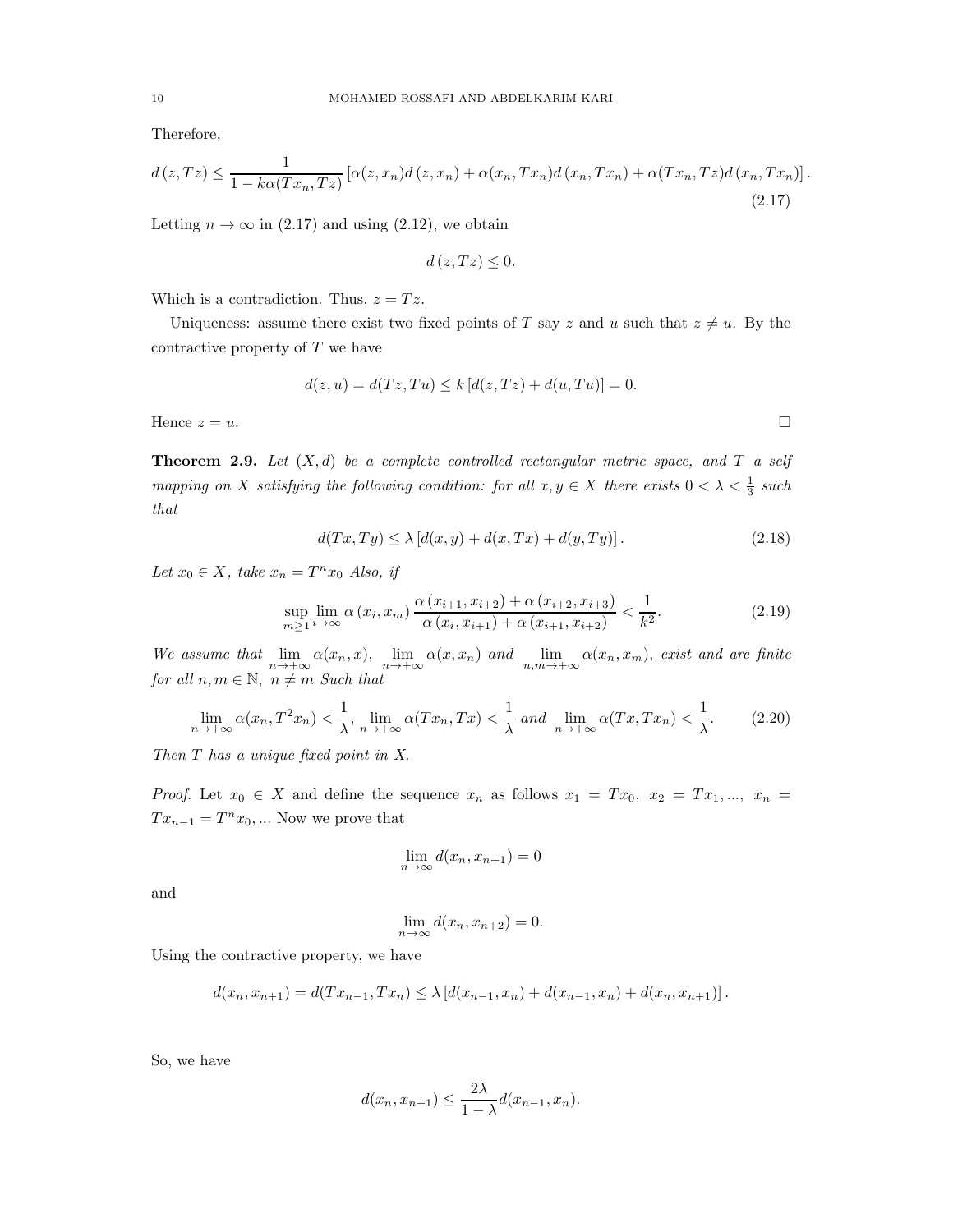Since  $0 < \lambda < \frac{1}{3}$ , one can easily deduce that  $0 < \frac{2\lambda}{1-\lambda} < 1$ . So, let  $\beta = \frac{2\lambda}{1-\lambda}$ . Hence,

$$
d(x_n, x_{n+1}) \leq \beta d(x_{n-1}, x_n)
$$
  
\n
$$
\leq \beta^2 d(x_{n-2}, x_{n-1})
$$
  
\n
$$
\leq \dots
$$
  
\n
$$
\leq \beta^n d(x_0, x_1).
$$

Therefore,

$$
\lim_{n \to \infty} d(x_n, x_{n+1}) = 0.
$$
\n(2.21)

Applying (2.18) with  $x = x_{n-1}$  and  $y = x_{n+1}$ , we obtain

$$
d(x_n, x_{n+2}) = d(Tx_{n-1}, Tx_{n+1}) \le \lambda \left[ d(x_{n-1}, x_n) + d(x_{n+1}, x_{n+2} + d(x_{n-1}, x_{n+1})) \right]
$$

Using the property (3) of the controlled rectangular metric space we get,

$$
d(x_n, x_{n+2}) \leq \lambda [d(x_{n-1}, x_{n+1}) + d(x_{n-1}, x_n) + d(x_{n+1}, x_{n+2})]
$$
  
\n
$$
\leq \lambda (d(x_{n-1}, x_n) + d(x_{n+1}, x_{n+2}))
$$
  
\n
$$
+ \lambda [\alpha(x_{n-1}, x_{n+2})d(x_{n-1}, x_{n+2}) + \alpha(x_{n+2}, x_n)d(x_{n+2}, x_n) + \alpha(x_n, x_{n+1})d(x_n, x_{n+1})]
$$
  
\n
$$
\leq \lambda (d(x_{n-1}, x_n) + d(x_{n+1}, x_{n+2}))
$$
  
\n
$$
+ \lambda [\alpha(x_{n+2}, x_n)d(x_{n+2}, x_n) + \alpha(x_n, x_{n+1})d(x_n, x_{n+1})]
$$
  
\n
$$
+ \lambda \alpha(x_{n-1}, x_{n+2}) [\alpha(x_{n-1}, x_n)d(x_{n-1}, x_n) + \alpha(x_n, x_{n+1})d(x_n, x_{n+1}) + \alpha(x_{n+1}, x_{n+2})d(x_{n+1}, x_{n+2})]]
$$

Therefore, we have

$$
d(x_n, x_{n+2}) \le d(x_{n-1}, x_n) \left[ \frac{2\lambda + \lambda \alpha(x_n, x_{n+1}) + \lambda \alpha(x_{n-1}, x_{n+2}) \left[ \alpha(x_{n-1}, x_n) \right] + \alpha(x_n, x_{n+1}) + \alpha(x_{n+1}, x_{n+2}) \right]}{1 - \lambda \alpha(x_n, x_{n+2})} \right]
$$
\n(2.22)

Letting  $n \to \infty$  in (2.22), using (2.20), and (2.21), we obtain

$$
\lim_{i \to \infty} d(x_n, x_{n+2}) = 0. \tag{2.23}
$$

Now, similarly to prove of Theorem (2.7), we deduce that the sequence  $\{x_n\}$  is a Cauchy sequence. Since  $(X, d)$  is a complete controlled rectangular metric space, we conclude that  $x_n$ converges to some  $z$  in  $X$ .

We shall show that z is a fixed point of T. No, we show that  $d(Tz, z) = 0$ . From the controlled rectangular inequality we get,

$$
d(z,Tz) \leq \alpha(z,x_n)d(z,x_n) + \alpha(x_n,Tx_n)d(x_n,Tx_n) + \alpha(Tx_n,Tz)d(Tx_n,Tz).
$$
 (2.24)

From assumption of the hypothesis, we have

$$
d(z,Tz) \leq \alpha(z,x_n)d(z,x_n) + \alpha(x_n,Tx_n)d(x_n,Tx_n) + \lambda\alpha(Tx_n,Tz)[d(x_n,Tx_n) + d(z,Tz) + d(x_n,z)].
$$
\n(2.25)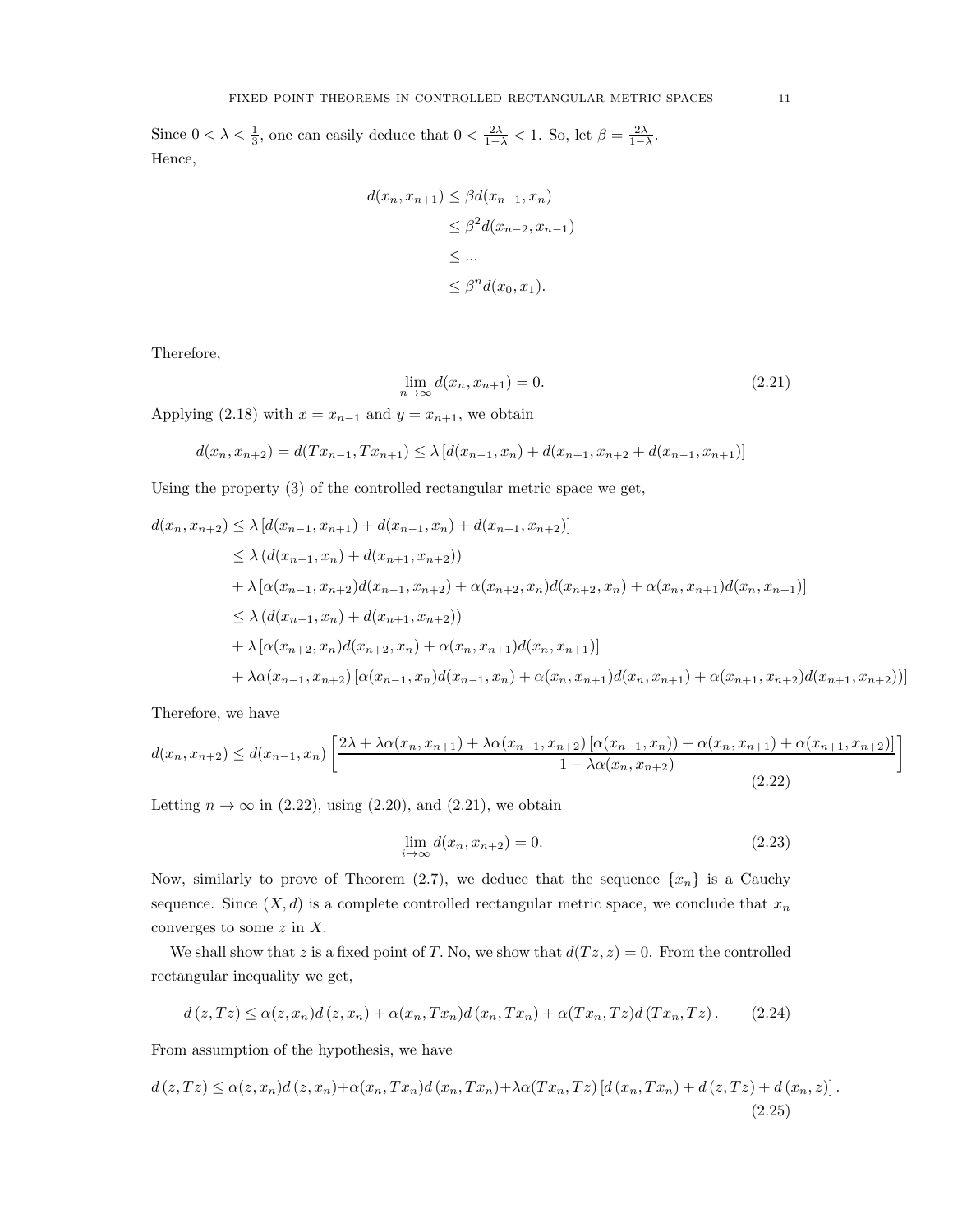Letting  $n \to \infty$  in (2.25), we obtain

$$
d(z,Tz) \leq \lambda \lim_{n \to \infty} \alpha(Tx_n,Tz) \left[ d(z,Tz) \right] < d(z,Tz).
$$

Which is a contradiction. Thus,  $z = Tz$ .

Uniqueness: assume there exist two fixed points of T say z and u such that  $z \neq u$ . By the contractive property of  $T$  we have

$$
d(z, u) = d(Tz, Tu) \le \lambda [d(z, u) + d(z, Tz) + d(u, Tu)] = \lambda d(z, Tz) < d(z, u).
$$
\nHence  $z = u$ .

\n
$$
\Box
$$

In the following we prove some new fixed point result for rational contraction of Fisher [\[6\]](#page-15-16) type in the context of controlled rectangular metric space.

Theorem 2.10. *Let* (X, d) *be a complete controlled rectangular metric space, and* T *a self mapping on* X *satisfying the following condition: for all*  $x, y \in X$  *there exists*  $\lambda, \beta \in [0, 1]$  *where*  $\lambda + \beta < 1$ *. For*  $x_0 \in X$ *, take*  $x_n = T^n x_0$ *. Such that* 

$$
d(Tx,Ty) \le \lambda d(x,y) + \beta \frac{d(x,Tx) + d(y,Ty)}{1 + d(x,y)}.
$$
\n(2.26)

*Also, if*

$$
\sup_{m\geq 1} \lim_{i\to\infty} \alpha(x_{i+1}, x_m) \frac{\alpha(x_{i+1}, x_{i+2}) + \alpha(x_{i+2}, x_{i+3})}{\alpha(x_i, x_{i+1}) + \alpha(x_{i+1}, x_{i+2})} < \frac{1}{(\beta + \lambda)^2}.\tag{2.27}
$$

We assume that  $\lim_{n\to+\infty} \alpha(x_n, x)$ ,  $\lim_{n\to+\infty} \alpha(x, x_n)$  and  $\lim_{n,m\to+\infty} \alpha(x_n, x_m)$ , exist and are finite *for all*  $n, m \in \mathbb{N}, n \neq m$  *Such that* 

$$
\lim_{n,m \to +\infty} \alpha(x_n, x_m) < \frac{1}{(\beta + \lambda)}, \lim_{n \to +\infty} \alpha(x_n, x) < \frac{1}{(\beta + \lambda)} \text{ and } \lim_{n \to +\infty} \alpha(x_n, x) < \frac{1}{(\beta + \lambda)}. \tag{2.28}
$$

*Then* T *has a unique fixed point in X.*

*Proof.* Let  $x_0 \in X$  and define the sequence  $x_n$  as follows  $x_1 = Tx_0$ ,  $x_2 = Tx_1, ..., x_n =$  $Tx_{n-1} = T^n x_0, \dots$  Now we prove that

$$
\lim_{n \to \infty} d(x_n, x_{n+1}) = 0
$$

and

$$
\lim_{n \to \infty} d(x_n, x_{n+2}) = 0.
$$

Using the contractive property we have

$$
d(x_n, x_{n+1}) = d(Tx_{n-1}, Tx_n)
$$
  
\n
$$
\leq \lambda d(x_{n-1}, x_n) + \beta \frac{d(x_{n-1}, x_n) d(x_n, x_{n+1})}{1 + d(x_{n-1}, x_n)}
$$
  
\n
$$
\leq \lambda d(x_{n-1}, x_n) + \beta d(x_n, x_{n+1}),
$$

which implies

$$
d(x_n, x_{n+1}) \le \frac{\lambda}{1-\beta} d(x_{n-1}, x_n) = \gamma d(x_{n-1}, x_n),
$$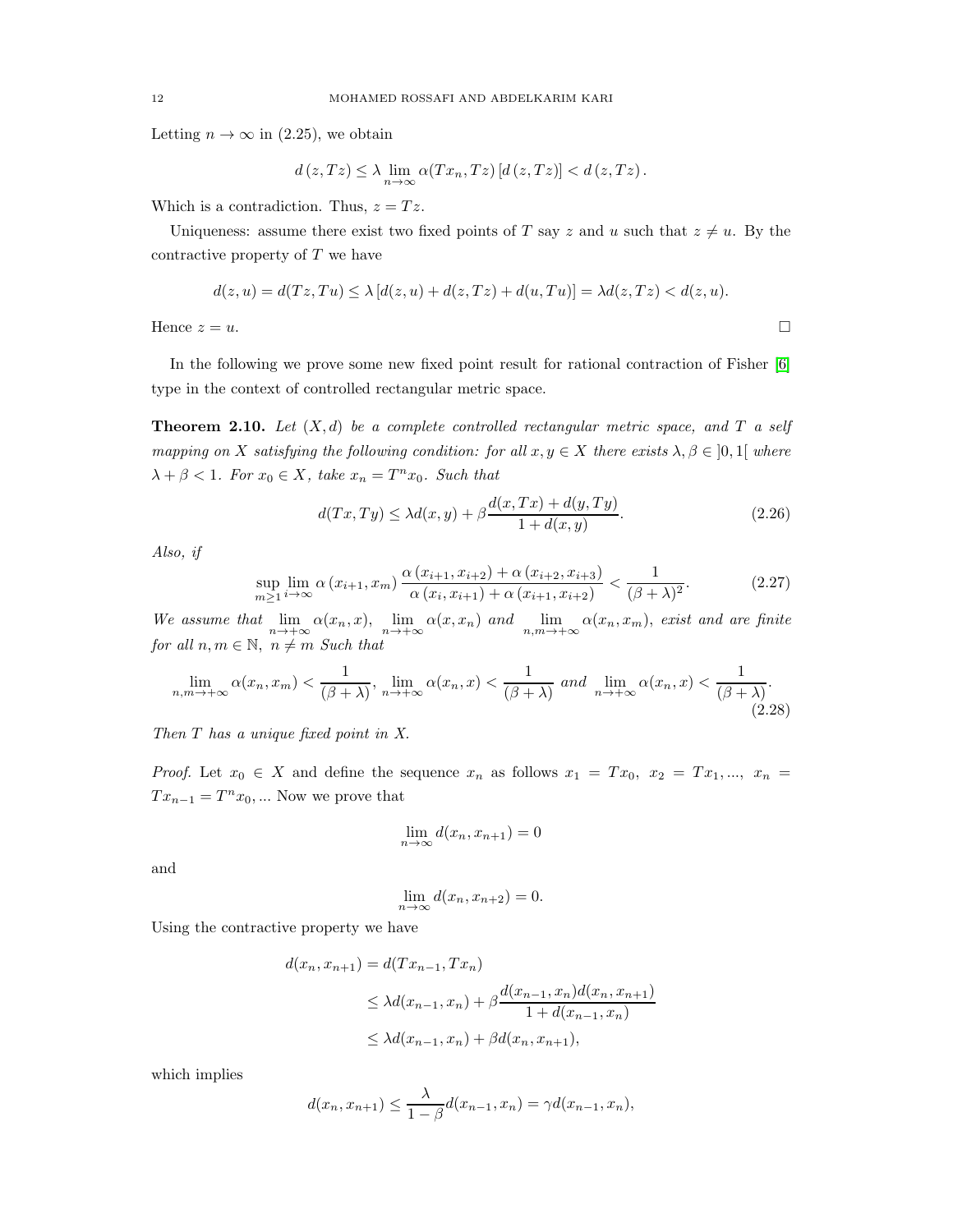where  $\gamma = \frac{\lambda}{1-\beta}$ , then  $\gamma \in ]0,1[$ . Thus, we have

$$
d(x_n, x_{n+1}) \leq \gamma d(x_{n-1}, x_n)
$$
  
\n
$$
\leq \gamma^2 d(x_{n-2}, x_{n-1})
$$
  
\n
$$
\leq \dots
$$
  
\n
$$
\leq \gamma^n d(x_0, x_1).
$$

Therefore,

$$
\lim_{n \to \infty} d(x_n, x_{n+1}) = 0. \tag{2.29}
$$

Appliyin (2.26) with  $x = x_{n-1}$  and  $y = x_{n+1}$ , we obtain

$$
d(x_n, x_{n+2}) = d(Tx_{n-1}, Tx_{n+1})
$$
  
\n
$$
\leq \lambda d(x_{n-1}, x_{n+1}) + \beta \frac{d(x_{n-1}, x_n) d(x_{n+1}, x_{n+2})}{1 + d(x_{n-1}, x_n)}
$$
  
\n
$$
\leq \lambda d(x_{n-1}, x_{n+1}) + \beta d(x_n, x_{n+1})
$$
  
\n
$$
\leq \beta d(x_n, x_{n+1}) + \lambda [\alpha(x_{n-1}, x_{n+2}) d(x_{n-1}, x_{n+2}) + \alpha(x_{n+2}, x_n) d(x_{n+2}, x_n) \alpha(x_n, x_{n+1}) d(x_n, x_{n+1})]
$$
  
\n
$$
\leq \beta d(x_n, x_{n+1}) + \lambda [\alpha(x_{n+2}, x_n) d(x_{n+2}, x_n) + \alpha(x_n, x_{n+1}) d(x_n, x_{n+1})]
$$
  
\n
$$
+ \lambda \alpha(x_{n-1}, x_{n+2}) [\alpha(x_{n-1}, x_n) d(x_{n-1}, x_n) + \alpha(x_n, x_{n+1}) d(x_n, x_{n+1}) \alpha(x_{n+1}, x_{n+2}) d(x_{n+1}, x_{n+2})],
$$

which implies

$$
d(x_n, x_{n+2}) \le \frac{d(x_{n-1}, x_n)}{1 - \lambda \alpha(x_{n+2}, x_n)} \left[ \beta + \lambda \alpha(x_n, x_{n+1}) + \alpha(x_{n-1}, x_{n+2}) \left( \alpha(x_{n-1}, x_n) + \alpha(x_n, x_{n+1}) + \alpha(x_{n+1}, x_{n+2}) \right) \right].
$$
\n(2.30)

Thus, by using the fact that  $d(x_n, x_{n+1}) \to 0$  as  $n \to \infty$  and using (2.28), we deduce that

$$
\lim_{n \to \infty} d(x_n, x_{n+2}) = 0. \tag{2.31}
$$

Now, similarly to prove of Theorem (2.7), we deduce that the sequence  $\{x_n\}$  is a Cauchy sequence in X. Since  $(X, d)$  is a complete controlled rectangular metric space, we conclude that  $x_n$  converges to some z in X.

We shall show that z is a fixed point of T. No, we show that  $d(Tz, z) = 0$ . From the controlled rectangular inequality we get,

$$
d(z,Tz) \leq \alpha(z,x_n)d(z,x_n) + \alpha(x_n,Tx_n)d(x_n,Tx_n) + \alpha(Tx_n,Tz)d(Tx_n,Tz).
$$
 (2.32)

From assumption of the hypothesis, we have

$$
d(z,Tz) \leq \alpha(z,x_n)d(z,x_n) + \alpha(x_n,Tx_n)d(x_n,Tx_n) + \alpha(Tx_n,Tz)\left[\lambda d(x_n,z) + \beta \frac{d(x_n,Tx_n)d(z,Tz)}{1+d(x_n,z)}\right]
$$
\n(2.33)

By letting  $n \to \infty$  in (2.33), we obtain

$$
d(z,Tz)\leq 0.
$$

Which is a contradiction. Thus,  $z = Tz$ .

.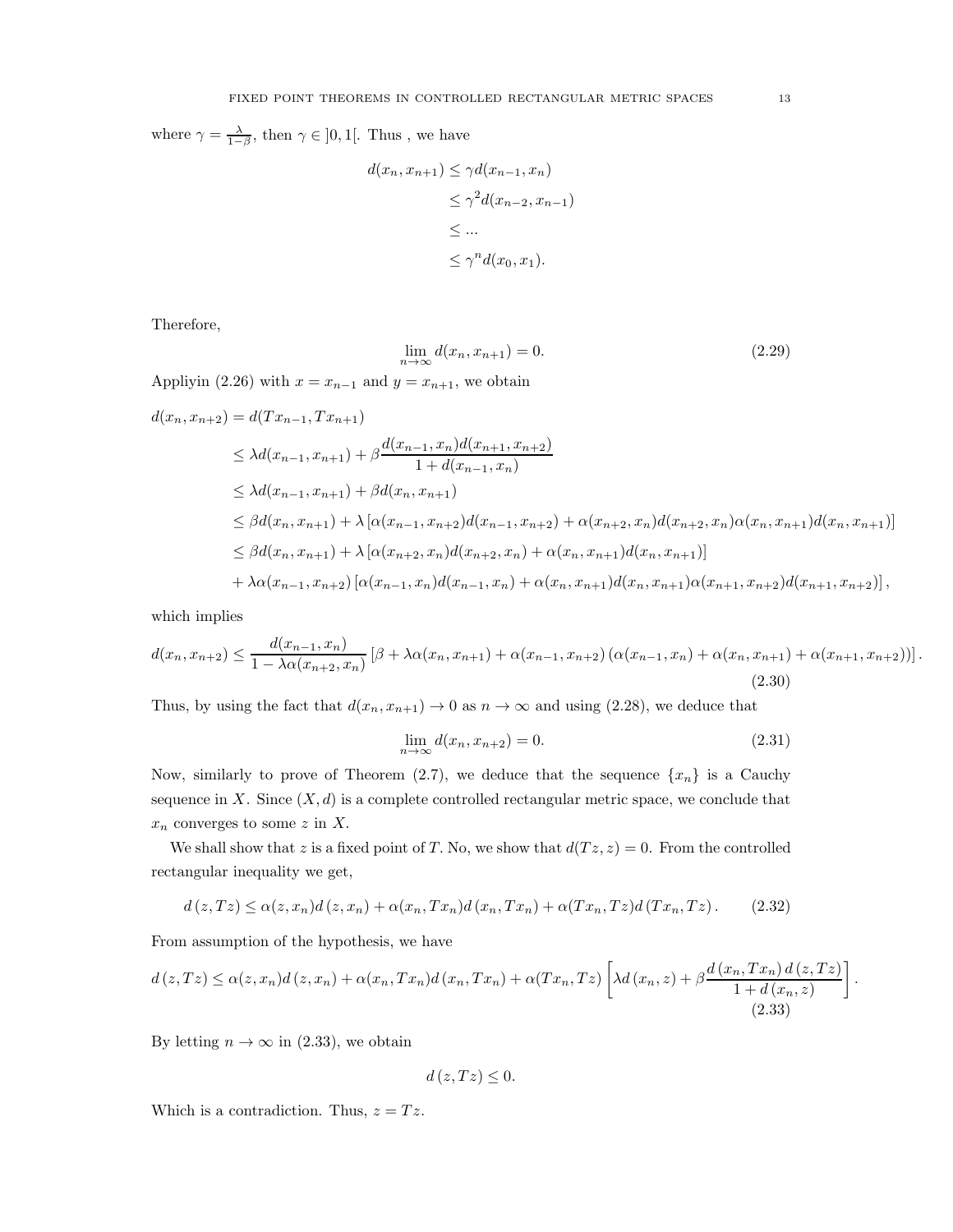Uniqueness: assume there exist two fixed points of T say z and u such that  $z \neq u$ . By the contractive property of  $T$  we have

$$
d(z, u) = d(Tz, Tu) \le \lambda d(z, u) + \beta \frac{d(z, Tz)d(u, Tu)}{1 + d(z, u)} = \lambda d(z, u) < d(z, u).
$$
\nHence  $z = u$ .

\n
$$
\Box
$$

**Example 2.11.** Let  $X = A \cup B$ , where  $A = \{\frac{1}{n}\}$  $\frac{1}{n}$  :  $n \in \{2, 3, 4, 5\}$  and  $B = [1, 2]$ . Define  $d: X \times X \rightarrow [0, +\infty[$  as follows:

$$
\begin{cases} d(x,y) = d(y,x) \text{ for all } x, y \in X; \\ d(x,y) = 0 \Leftrightarrow y = x. \end{cases}
$$

and

$$
d\left(\frac{1}{3}, \frac{1}{4}\right) = d\left(\frac{1}{4}, \frac{1}{5}\right) = 0,04
$$

$$
d\left(\frac{1}{3}, \frac{1}{5}\right) = d\left(\frac{1}{4}, \frac{1}{6}\right) = 0,09
$$

$$
d\left(\frac{1}{3}, \frac{1}{6}\right) = d\left(\frac{1}{5}, \frac{1}{6}\right) = 0,36
$$

$$
d(x,y) = (|x-y|)^2 \text{ otherwise.}
$$

Define mapping  $\alpha: X \to X$  by

$$
\alpha(x,y) = \begin{cases} \max\{x,y\} + 2 \text{ if } x, y \in [1,2] \\ 3 \text{ otherwise.} \end{cases}
$$

Then  $(X, d)$  is a is controlled rectangular metric space. However we have the following:

1)  $(X, d)$  is not a metric space, as

$$
d\left(\frac{1}{3},\frac{1}{6}\right) = 0.36 > 0.13 = d\left(\frac{1}{3},\frac{1}{4}\right) + d\left(\frac{1}{4},\frac{1}{6}\right).
$$

2)  $(X, d)$  is not a controlled metric space, as

$$
d\left(\frac{1}{5},\frac{1}{6}\right) = 0.36 > 0.3033 = \alpha \left(\frac{1}{5},\frac{1}{4}\right) d\left(\frac{1}{5},\frac{1}{4}\right) + \alpha \left(\frac{1}{4},\frac{1}{6}\right) d\left(\frac{1}{4},\frac{1}{6}\right).
$$

3)  $(X, d)$  is not a rectangular metric space, as

$$
d\left(\frac{1}{5},\frac{1}{6}\right) = 0.36 > 0.22 = d\left(\frac{1}{5},\frac{1}{3}\right) + d\left(\frac{1}{3},\frac{1}{4}\right) + d\left(\frac{1}{4},\frac{1}{6}\right).
$$

Define mapping  $T: X \to X$  by

$$
T(x) = \begin{cases} x^{\frac{1}{2}} & \text{if } x \in [1,2] \\ 1 & \text{if } x \in A. \end{cases}
$$

Then,  $T(x) \in [1, 2]$ . Let  $k = \frac{1}{2}$ .

Consider the following possibilities:

case 1:  $x, y \in [1, 2]$  with  $x \neq y$ , assume that  $x > y$ .

$$
d(Tx,Ty) = \left[x^{\frac{1}{2}} - y^{\frac{1}{2}}\right]^2.
$$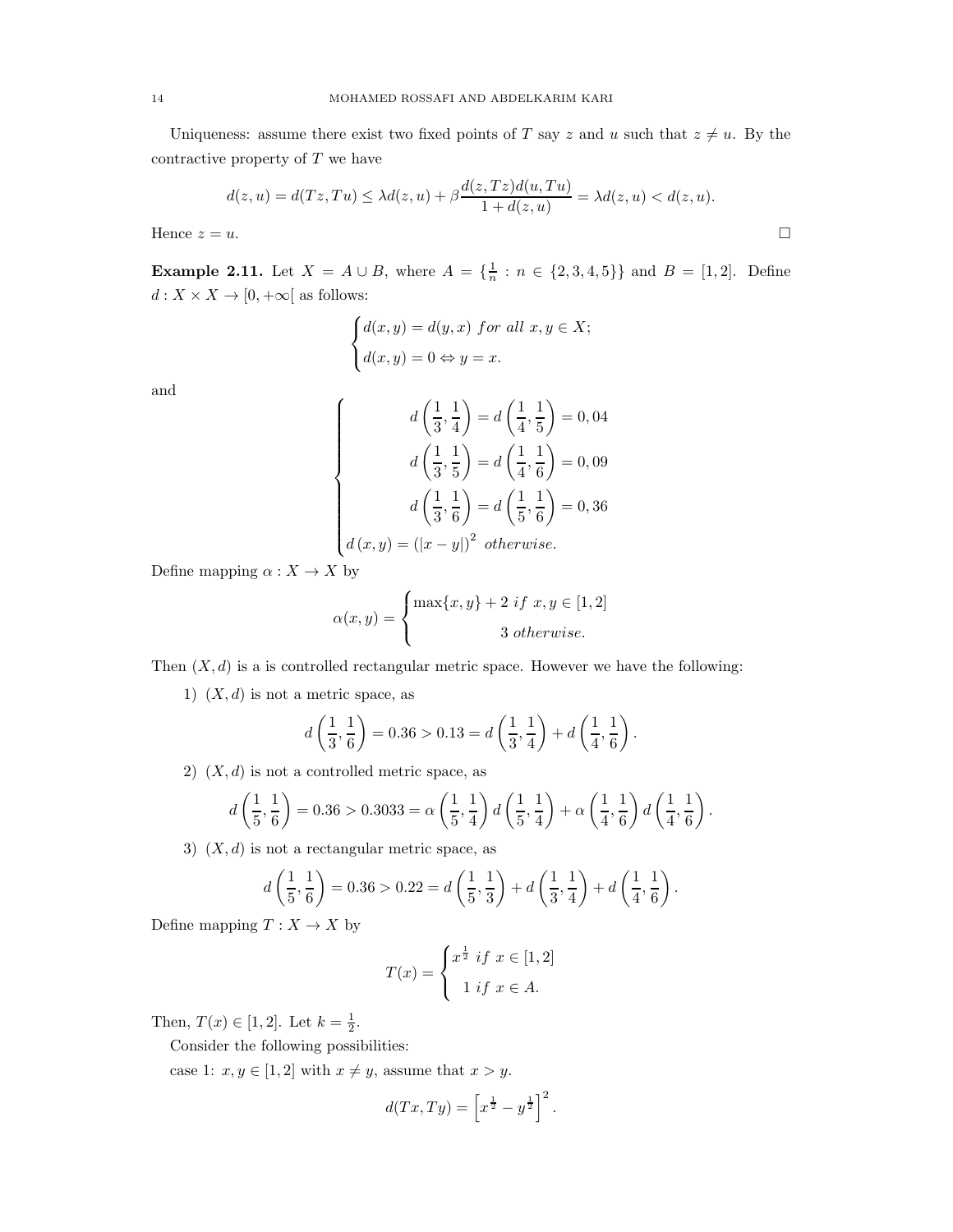and

Since

$$
k.d(x,y)) = \frac{1}{2} [x - y]^2.
$$

On the other hand

$$
d(Tx,Ty) - k.d(x,y)) = \left[x^{\frac{1}{2}} - y^{\frac{1}{2}}\right]^2 - \frac{1}{2}\left[x - y\right]^2
$$
  
=  $\frac{1}{2}\left(x^{\frac{1}{2}} - y^{\frac{1}{2}}\right)\left(\sqrt{2}x^{\frac{1}{2}} - \sqrt{2}y^{\frac{1}{2}} + x - y\right)\left(\sqrt{2} - x^{\frac{1}{2}} - y^{\frac{1}{2}}\right).$   
 $x, y \in [1,2],$  then

$$
\left(\sqrt{2} - x^{\frac{1}{2}} - y^{\frac{1}{2}}\right) \leq 0.
$$

Which implies that

$$
d(Tx,Ty) \le k.d(x,y)).
$$

case 2:  $x\in [1,2] \,, y\in A$  or  $y\in [1,2] \,, x\in A$  .

Therefore,  $T(x) = x^{\frac{1}{2}}$ ,  $T(y) = 1$ , then  $d(Tx, Ty) = (|x^{\frac{1}{2}} - 1|)^2 = (x^{\frac{1}{2}} - 1)^2$ . Since,  $x \ge y$  for all  $x \in [1, 2], y \in A$ . Therefore,  $k.d(x, y) = \frac{1}{2}(x - y)^2$ . On the other hand

$$
0 \le \left(x^{\frac{1}{2}} - 1\right)^2 \le \left(2^{\frac{1}{2}} - 1\right)^2
$$

$$
\le \frac{2}{9}
$$

$$
= \frac{1}{2}\left(1 - \frac{1}{3}\right)^2
$$

$$
\le \frac{1}{2}\left(x - \frac{1}{3}\right)^2
$$

$$
\le \frac{1}{2}\left(x - y\right)^2.
$$

Which implies that

$$
d(Tx,Ty) \le k.d(y,Ty)).
$$

case 3:  $x, y \in A$ 

$$
d(Tx,Ty)=0.
$$

Which implies that

$$
d(Tx,Ty) \le k.d(y,Ty)).
$$

Note that for each  $x \in X$ ,

$$
T^{n}(x) = \begin{cases} x^{\frac{1}{2^{n}}} & \text{if } x \in [1,2] \\ 1 & \text{if } x \in A. \end{cases}
$$

Thus we obtain:

$$
\lim_{i \to \infty} \sup_{m \ge 1} \alpha(x_i, x_m) \frac{\alpha(x_{i+1}, x_{i+2}) + \alpha(x_{i+2}, x_{i+3})}{\alpha(x_i, x_{i+1}) + \alpha(x_{i+1}, x_{i+2})} = 3 < 4 = \frac{1}{k^2}.
$$

On the other hand

$$
\lim_{n \to +\infty} \alpha(x_n, x) = \lim_{n \to +\infty} \alpha(x, x_n) \le 4 \text{ and } \lim_{n,m \to +\infty} \alpha(x_n, x_m) = 3 \forall n, m \in \mathbb{N}, n \ne m.
$$